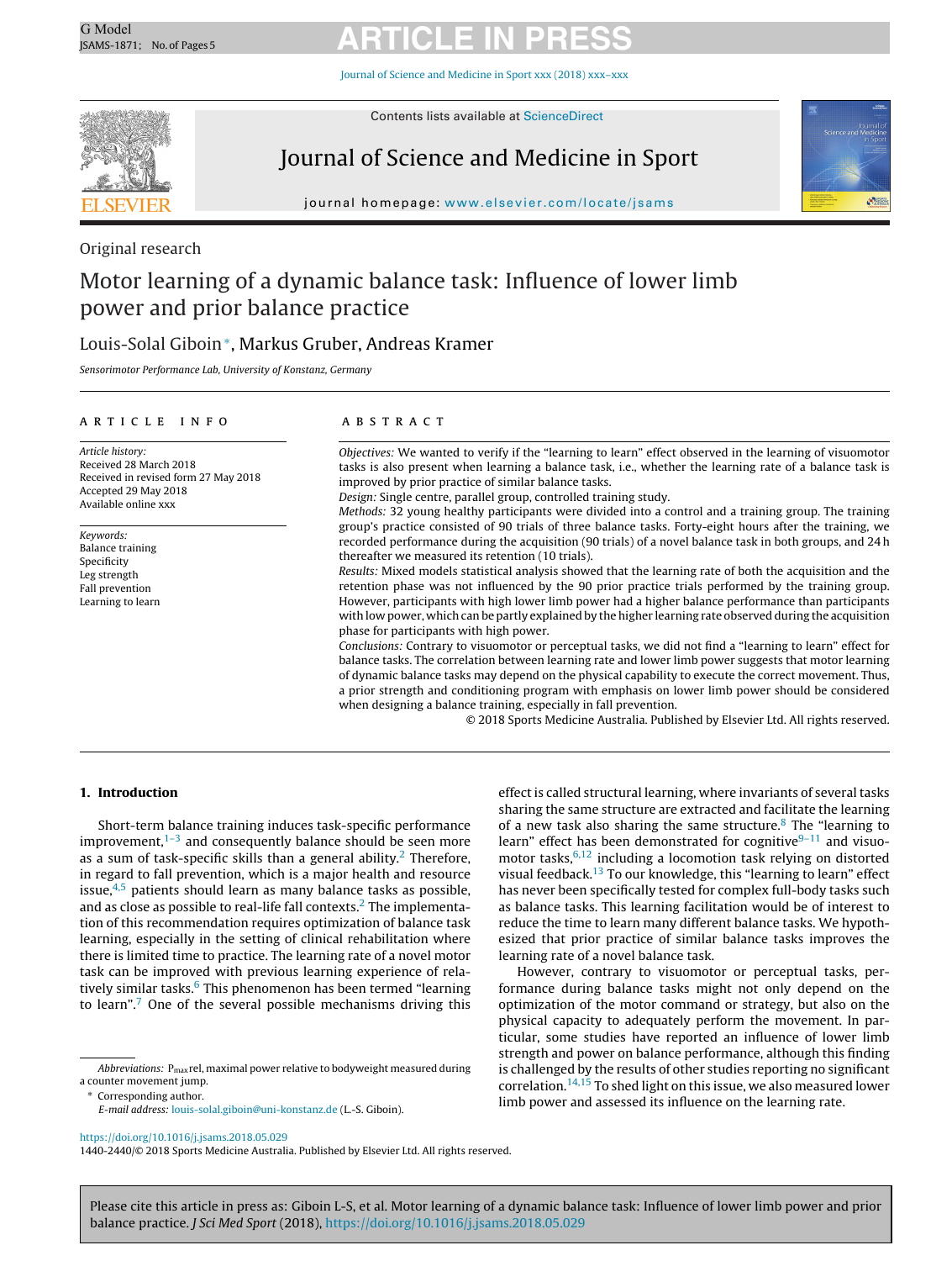### 2 L.-S. Giboin et al. / Journal of Science and Medicine in Sport xxx (2018) xxx–xxx

### **2. Methods**

32 young healthy adults (15 women, 17 men, age =  $24 \pm 3$  years; height =  $172 \pm 9$  cm; weight =  $68 \pm 14$  kg) participated in the study after giving written informed consent. The experiment was in accordance with the regulations of the ethics committee of the University of Konstanz as well as the Declaration of Helsinki. Subjects were moderately active students that did not regularly engage in balance training or related activities, were naive to the tested and trained balance tasks, and free of lower limb injuries or impairments related to balance. Moreover, they were asked to perform absolutely no balance training during the whole study duration and no heavy leg training 48 h prior to any experimental sessions.

Subjects participated in 3 experimental sessions, the first one consisting of pre tests and prior practice for the training group, the second consisting of the acquisition phase, and the third one of the retention test. In the first experimental session, subjects performed 3 maximal countermovement jumps with 1 min of rest in between jumps, hands on the hips, on a force plate (Leonardo Mechanograph). Then, we measured their pre-training performance on the tilt-board task (3 trials). There was no warm-up or familiarization with the device prior to the measurements. We matched subjects in a control ( $N = 16$ , 9 women) and a training group  $(N = 16, 6$  women) according to their performance in the first tiltboard task trial and their maximal power relative to body weight (Pmaxrel) exerted during the counter movement jumps (first trial: control =  $0.42 \pm 0.7$  s, training =  $0.43 \pm 0.4$  s, p-value =  $0.97$ ; P<sub>max</sub>rel: control =  $45 \pm 9$  W/kg, training =  $45 \pm 8$  W/kg, p-value = 0.83, which corresponded to a jump height of  $38 \pm 11$  cm for control and  $40 \pm 8$  cm for training, p=0.61). To be more precise, the firsts 10 participants were randomly allocated to one of the groups, and the following participants were assigned with the intention to match group performance with respect to tilt-board performance and P<sub>max</sub>rel. Ten minutes after this pre-test, subjects from the training group practiced 3 different balance tasks with 30 trials each. Subjects assigned to the control group did not practice. Forty-eight hours later, subjects from both groups came back to the laboratory to perform the novel tilt-board task (90 trials, acquisition phase). Twenty-four hours later, we measured again the performance of subjects from both groups on the tilt-board task (10 trials, retention phase).

For all balance tasks, an acoustic signal was given to indicate when to get ready for the trial (3 s before), when to start and when to finish the trial. Every trial lasted 10 s, and there was a break of 1 min every 10 trials. Before starting any of the four balance tasks, the subject was instructed where to put the foot on the device. During the practice, but also during the pre-training, acquisition and retention phases, we gave the subject an estimated time in equilibrium for every trial (estimation done with a stop watch).

The tilt-board task consisted of a one-leg stance (with the preferred leg) on a tilt-board with a medio-lateral axis of perturbation, hands on the hips (see $2$  for details). The instruction was as follows: (i) start with the preferred foot on the board, the other foot, i.e. the foot of the free leg, on the floor, with the tilt-board side opposite to the free leg on the floor in a stable position. (ii) Lift the free foot from the floor and then bring the board into a horizontal position for as long as possible. (iii) If you lose equilibrium or touch the floor with the free leg while the trial is not over yet, restart from the initial position. We fixed a motion capture marker on the big toe's nail of the free leg to be able to exclude phases with foot support during the offline analyses.

The 3 practice tasks were all one-leg stance tasks done with the same leg and the same procedure as the tilt-board task. The 3 tasks consisted of balancing on a slack line (5 m long, 3 cm wide, Slackline Tools, medio-lateral axis of perturbation), a BOSU ball (BOSU balance trainer, perturbation in all directions) and a different tilt-board (Sensoboard, Sensosports GmbH; perturbations in all directions; the longer side of the board in the antero-posterior axis of the subject).

The prior practice was done serially on the slack line, BOSU ball and Sensoboard (i.e. one trial on the slack line, then one trial on the BOSU ball, on trial on the Sensoboard, and so on). The order of the tasks was counter-balanced between subjects. The practice consisted of a total of 90 trials (30 trials for each task).

P<sub>max</sub>rel was defined as the highest value among the three countermovement jumps performed. Power was calculated as the product of force and velocity (derived from changes in force) with the Leonardo GRFP 4.3 software.

We measured the tilt-board task performance with motioncapture (Vicon Nexus, 12 T40s cameras, 200 Hz). In brief, performance corresponded to the time (in s) where the platform of the tilt-board was in equilibrium, i.e. positioned parallel to the floor (with a margin of  $\pm 5^{\circ}$ ). Phases where the free foot touched the ground were subtracted from the time at equilibrium. In addition, any time at equilibrium achieved by getting into equilibrium via the free foot on the ground was neglected.

Statistics were done with  $R$  ( $R$  3.4.2, the R foundation for statistical computing) and JASP (JASP 0.8.6, University of Amsterdam). We used linear mixed effects models (lme4 R package $^{16}$ ) and the Satterthwaite's method to approximate degrees of freedom and obtain p-values (lmerTest R package<sup>17</sup>). To test the effect of a group factor (e.g. training vs. control groups) on the learning rate of the balance task, we needed to test the effect of each group on the slope of performance across trials. Therefore, in a model with random intercepts for subjects, we have tested the interaction between groups and number of trials. A t-test was used to compare height, weight and power between men and women. We performed Pearson correlations between  $P_{\text{max}}$ rel and the first trial of the pre and retention phases, height and weight. Additionally, we tested whether there was a difference in the first trial of each phase between groups (low  $P_{\text{max}}$ Rel and high  $P_{\text{max}}$ Rel) with a repeated measures ANOVA. When sphericity was violated, we used a Greenhouse–Geisser correction. We performed Bonferroni corrected t-tests between groups at each phase level as post-hoc tests.

### **3. Results**

Mixed models analyses revealed no significant differences between the training and control groups' estimates of the mean performance and the slope of performance progress across trials [\(Table](#page-2-0) 1). This indicates that there was no difference between groups in the overall balance performance and learning rate (see [Fig.](#page-3-0) 1A).

Lower limb power (P<sub>max</sub>rel) correlated with the performance of the first trial in the retention test ( $r = 0.60$ ,  $p < 0.001$ ) and the average of performance in the retention test  $(0.651, p < 0.001)$  but not with the performance of the first trial of the pre phase  $(r=0.186,$ p = 0.308), indicating a possible effect of power on the learning rate. To look into this correlation in more detail, we divided the subjects into two groups according to their  $P_{max}$ rel, one group with  $P_{max}$ rel higher than the median (High  $P_{max}$ rel) and the other group lower (Low  $P_{max}$ rel) than the median (median = 44.8 W/kg, see [Fig.](#page-3-0) 1B; for individual examples of the two groups, see [Fig.](#page-3-0) 1C and D, respectively). Mixed model analysis revealed that averaged balance performance in the pre trials was not significantly different between high and low power groups. In the acquisition and retention phase, the estimate of the mean of balance performance was twice as high in the high power group than in the low power group ([Table](#page-2-0) 1). This higher mean performance might be related to a higher balance performance in the first trial of each phase. An ANOVA performed on the first trial of each phase showed a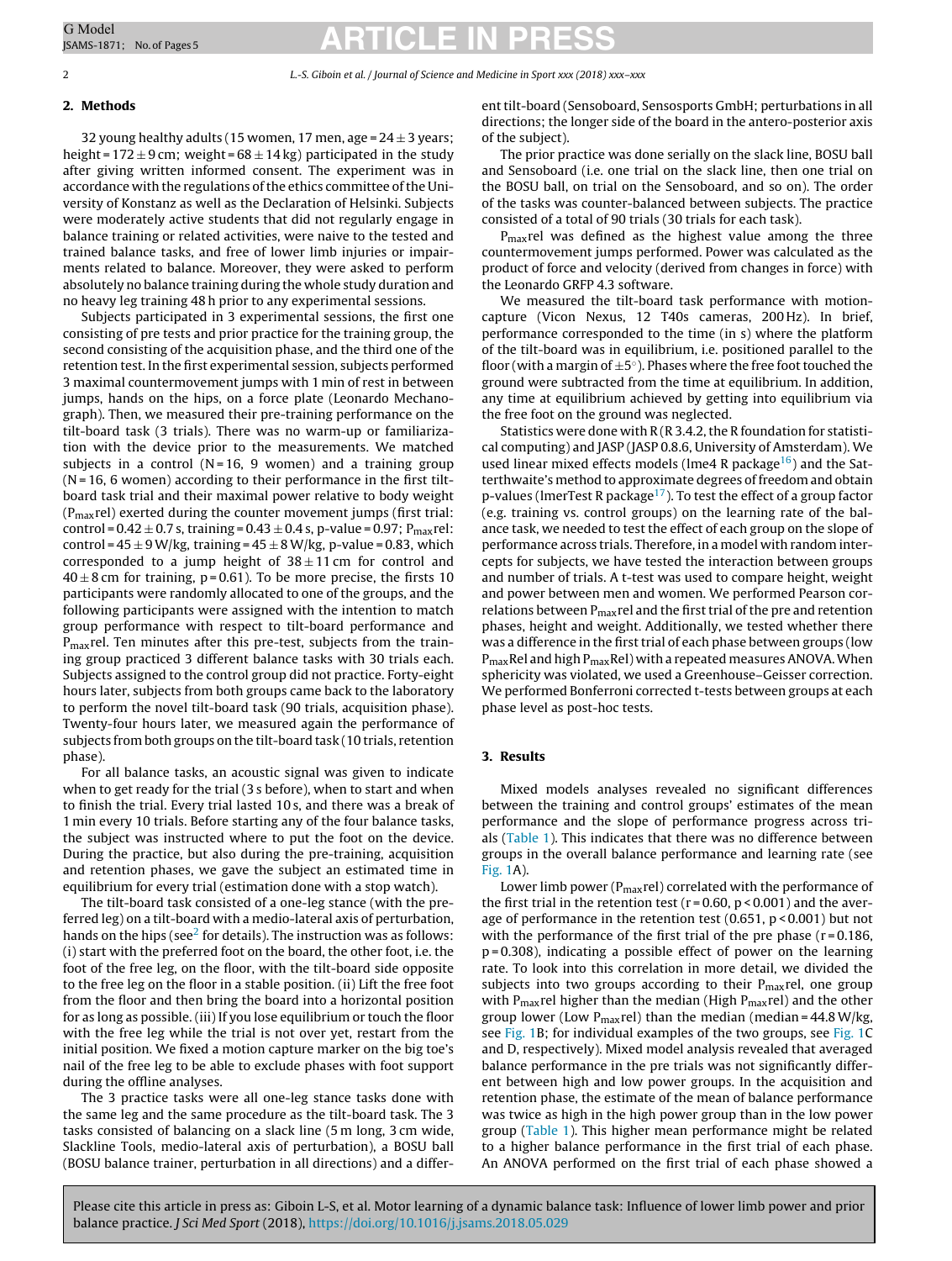#### L.-S. Giboin et al. / Journal of Science and Medicine in Sport xxx (2018) xxx–xxx 3

### <span id="page-2-0"></span>**Table 1**

Mixed effects models results for training groups and power groups. Estimates ofthe slopes of balance performance across trials (in s) and estimates ofthe balance performance mean (in s) of each group in the 3 phases of the study (pre, acquisition and retention). SE corresponds to standard error. High P and low P represent groups with high and low P<sub>max</sub>rel respectively. Control group, training group, high P and low P estimates represent the mean performance per group. The interaction estimates represent the slope of performance across trials. Control group: trial, control group, high P: trial, and high P estimates are tested against zero. Training group: trial, training group, low P: trial, and low P estimates and are tested against the estimate of the other group. \*, \*\*, and \*\*\* indicate a p-Value inferior to 0.05, 0.01 and 0.001 respectively.

| DV          | Phase       | Fixed effect          | Estimate (SE) | t-Value (df)  | p-Value      |
|-------------|-------------|-----------------------|---------------|---------------|--------------|
| Performance | Pre         | Control group: trial  | 0.16(0.08)    | 2.06(62)      | $0.044*$     |
|             |             | Training group: trial | 0.15(0.11)    | $-0.05(62)$   | 0.96         |
|             |             | Control group         | 0.31(0.21)    | 1.48(84.3)    | 0.142        |
|             |             | Training group        | 0.29(0.3)     | $-0.08(84.3)$ | 0.93         |
|             | Acquisition | Control group: trial  | 0.018(0.0013) | 13.5 (2846)   | $2e-16***$   |
|             |             | Training group: trial | 0.017(0.0018) | $-0.24(2846)$ | 0.59         |
|             |             | Control group         | 1.57(0.27)    | 5.7(33)       | 2.3e-06***   |
|             |             | Training group        | 1.36(0.39)    | $-0.53(33)$   | 0.59         |
|             | Retention   | Control group: trial  | 0.14(0.04)    | 3.5(286)      | 5e-03***     |
|             |             | Training group: trial | 0.13(0.06)    | 0.17(286)     | 0.87         |
|             |             | Control group         | 2.39(0.41)    | 5.8(47)       | 5.37e-07***  |
|             |             | Training group        | 2.15(0.58)    | $-0.42(47)$   | 0.67         |
|             | Pre         | High P: trial         | 0.15(0.07)    | 1.95(62)      | 0.054        |
|             |             | Low P: trial          | 0.16(0.1)     | 0.08(62)      | 0.93         |
|             |             | High P                | 0.55(0.2)     | 2.72(88.6)    | $0.007**$    |
|             |             | Low P                 | 0.05(0.28)    | $-1.74(88.6)$ | 0.08         |
|             | Acquisition | High P: trial         | 0.022(0.001)  | 16.5 (2846)   | $2e-16***$   |
|             |             | Low P: trial          | 0.014(0.002)  | $-4.39(2846)$ | 1.16e-05***  |
|             |             | High P                | 1.94(0.21)    | 8.8(34.8)     | $1.9e-10***$ |
|             |             | Low P                 | 1(0.31)       | $-3(34.8)$    | $0.004**$    |
|             | Retention   | High P: trial         | 0.17(0.04)    | 4.24(286)     | $2.9e-05***$ |
|             |             | Low P: trial          | 0.12(0.06)    | $-0.88(286)$  | 0.37         |
|             |             | High P                | 3.02(0.34)    | 8.73(58.2)    | $3.5e-12***$ |
|             |             | Low P                 | 1.51(0.48)    | $-3.1(58.2)$  | $0.003**$    |

phase effect (F(2,60) = 20.6, p = 0.002), a group effect (F(1,30) = 17.4,  $p < 0.001$ ), and a group  $\times$  phase interaction (F(2.60) = 4.9, p = 0.016). Post-hoc corrected t-tests indicated that performance was indeed higher for the group with high  $P_{max}$ rel in the retention phase (High  $P_{\text{max}}$ rel = 2.23  $\pm$  1.2 s, Low  $P_{\text{max}}$ rel = 0.84  $\pm$  0.8 s, t (30) = 3.8,  $p$  < 0.001) but not in the pre phase (High  $P_{\text{max}}$ rel = 0.62  $\pm$  0.68 s, Low  $P_{\text{max}}$ rel = 0.23 ± 0.28 s, t (30) = 2.09, p = 0.13) or acquisition phase (High P<sub>max</sub>rel =  $0.89 \pm 0.48$  s, Low P<sub>max</sub>rel =  $0.47 \pm 0.83$  s, t (30) = 1.7, p = 0.27). The higher mean performance seen with the mixed model analysis is also explained by the two times faster learning rate observed during the acquisition phase for the group with high power (Table 1).

### **4. Discussion**

The results of the present study show that one practice session consisting of several balance tasks had no influence on the performance and learning rate of a novel balance task. However, lower limb power was a predictor of learning rate and balance performance during the acquisition phase and ofthe balance performance measured during the retention of the novel balance task.

One could argue that the fact that we found no evidence of the learning to learn effect was simply due to methodological issues. However, we took great care to design our experiment with the aim to facilitate the "learning to learn" effect. For this purpose, we had a similar experimental structure as previously used, $6$  the prior practice was done with various tasks as it should facilitate "learning to learn" effect, $12$  and we used practice and testing tasks sharing the same structure (very similar body position, shared axis of perturbation, same movement sequence order for all tasks) as it should facilitate structural learning.<sup>8,9,12</sup> Despite these experimental precautions, we could not detect any facilitation effect of the previous balance practice session on the learning rate of the tested task. It could be argued that the practice volume, although similar to the one used in a previous study, $6$  was not large enough to facilitate following learning. However, we have seen in the present study that 90 specific trials increased the learning rate tenfold onthe following day (see Table 1, acquisition vs. retention). Thus, if 90 non-specific trials are not enough to induce a noticeable effect on the learning rate, the "learning to learn" effect for dynamic balance tasks is, if existent, quite weak and probably not relevant in a clinical context. This lends further support to the task specificity principle of balance training that has been observed in recent studies. $2,3,18$ It is still possible that a very large prior training volume could induce a learning to learn effect, as documented for example by the influence of expertise level of video game players on the learning rate of new video games. $10$  Thus, a "learning to learn" effect in expert balance tasks practitioners (e.g. professional slack liners) could possibly exist and be important for athletic performance in new situations. We speculate that the diverging results concerning the "learning to learn" effect for arm movements traditionally used in motor learning studies and our tested balance task stems at least partly from the different movement complexity and the different neural substrates controlling both types of movement.

We observed that lower limb power was a good predictor of the performance during the retention test. The higher performance can be explained by a slightly higher performance at the beginning of the acquisition phase, and by the much faster learning rate associated with higher lower limb power. If this is truly a causative relation, it is possible that the higher power allows more successful attempts, a movement execution closer to the one planned, and more accurate online corrections, which probably positively affect the learning rate by small but cumulative increments throughout the learning trials.

It is known that muscle function, i.e. strength and power production capacity, is a determinant factor of postural control and balance performance especially in populations with reduced muscle function[.19,20](#page-4-0) However, in healthy populations, this relation is less clear. For example, in healthy adults of all ages no relationship could be found between balance performance and muscle function[,21–23](#page-4-0) and strength training seems to have no effect on postural control[.24](#page-4-0) On the other hand, in other studies, a power training intervention increased balance performance in healthy old adults and in adolescents.<sup>25,26</sup> It has been proposed that once a certain strength or power threshold is reached, the additional strength or power is not beneficial to the balance performance anymore[.15](#page-4-0) Our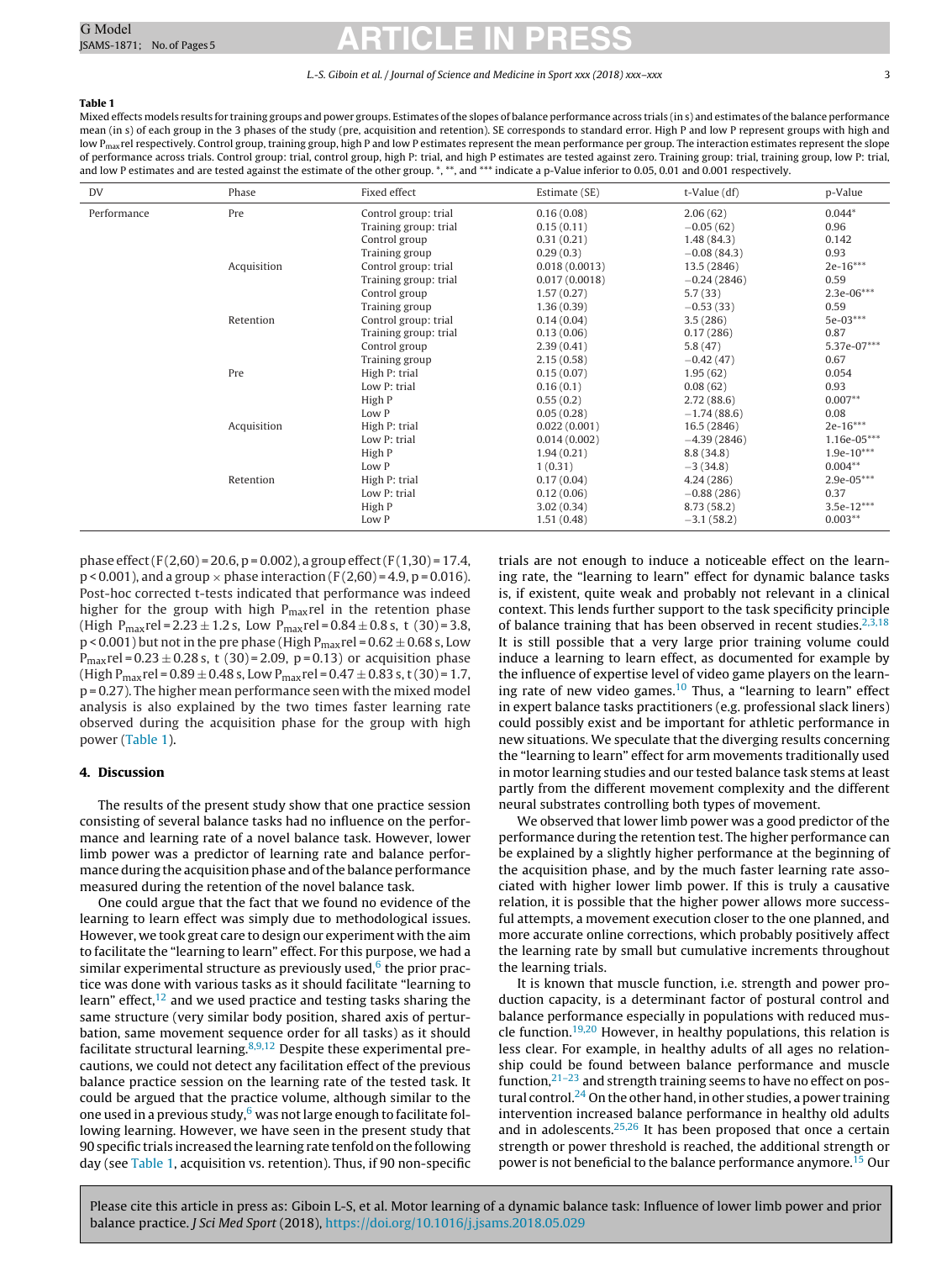<span id="page-3-0"></span>4 L.-S. Giboin et al. / Journal of Science and Medicine in Sport xxx (2018) xxx–xxx





Fig. 1. Learning rate of the tilt-board task. A and B. Averaged performance (in s) of the tilt-board task during the pre-training (Pre, 3 trials), acquisition (90 trials) and retention (10 trials) phases. (A) Performance of the training (red) and control (blue) group. (B) Performance of the group with higher P<sub>max</sub>rel (orange, High P<sub>max</sub>rel) than the median  $P_{\text{max}}$ rel and of the group with a lower P<sub>max</sub>rel (purple, Low P<sub>max</sub>rel) than the median P<sub>max</sub>rel. Error bars correspond to standard deviation. C and D. Performance (in s) during each trial for a representative individual from the high (C) a low (D)  $P_{max}$ rel groups. (For interpretation of the references to color in this figure legend, the reader is referred to the web version of this article.)

results suggest that this proposition describes only partially the relationship between power and balance performance. Our subjects were most probably above the power threshold suggested by Paillard.<sup>[15](#page-4-0)</sup> In line with Paillard's threshold proposition, we have seen no correlation between power and the performance during the first trial, but performance difference could be seen when grouping participants in a high and low power group. We can conclude that when power is above a certain threshold, it may have a limited effect on the balance performance of the first, or first few, trials of a new balance task. However, contrary to Paillard's proposition, power was an important predictor of the balance task's learning

rate during the acquisition and correlated well with the retention. The moderate effect of power on the first trial and the strong influence of power on the learning rate may explain the literature's discrepancies. Indeed, depending on the number of trials realized during the tests of balance performance, power may or may not influence the average of performance among trials. This effect most probably interacts more or less depending on how close the tested population muscle function is to the impairment threshold and how much the tested balance task relies on strength or power.<sup>15</sup> Similarly, the strong effect of power on the learning rate could confound a transfer or a "learning to learn" effect that can be seen after bal-